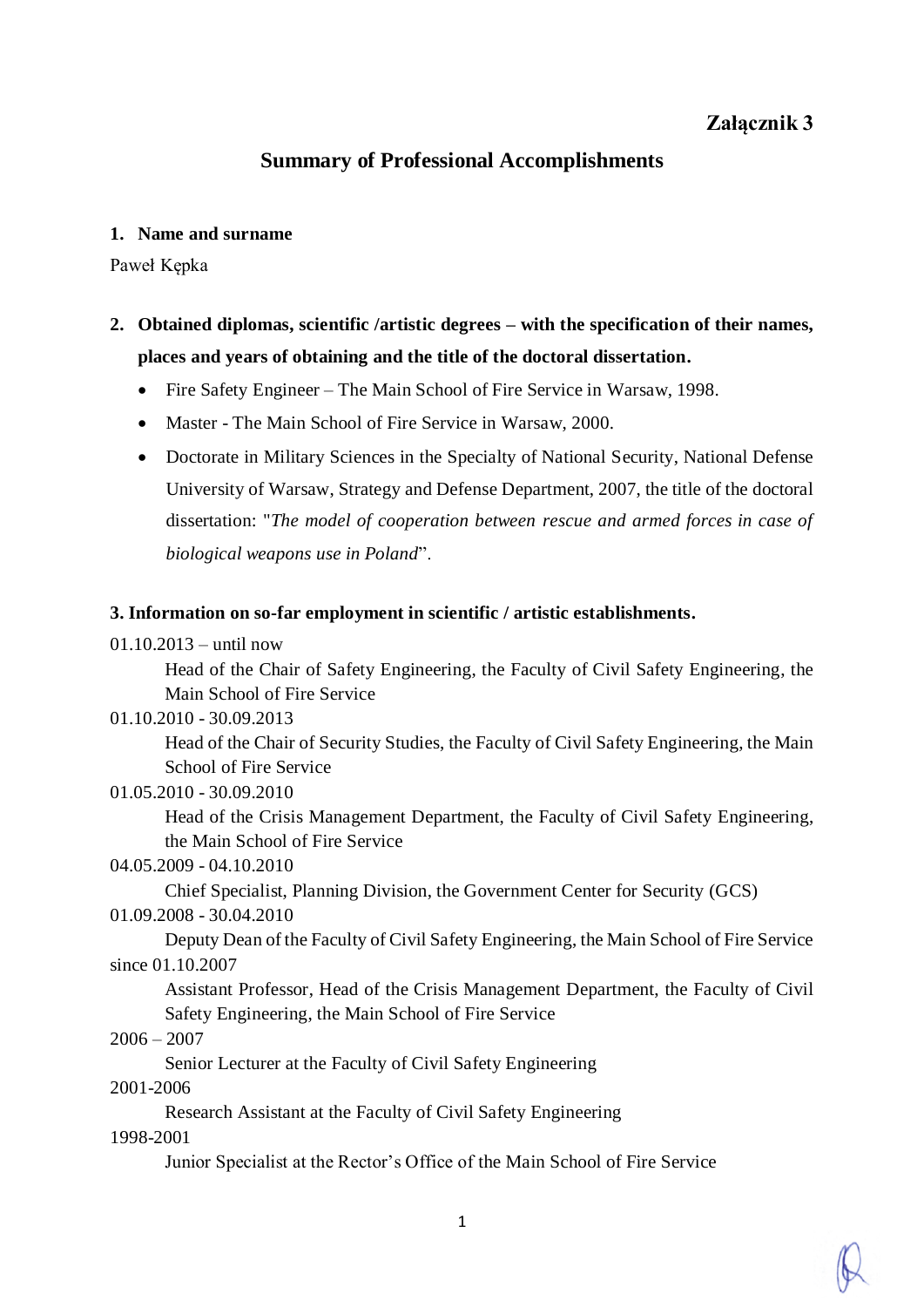**4. Specification of achievements\* stemming from Art. 16 item 2 of the Act of 14th March 2003 on Academic Degrees and Titles as well as Degrees and Titles in the Field of Art (Journal of Laws No. 65, item 595 as amended):**

#### **a) the title of scientific /artistic accomplishment,**

Paweł Kępka, *Security Systems Designing, Belstudio,* Warsaw 2015, ISBN 978-83-7798-232- 7.

# **b) presentation of the scientific /artistic objective of the above mentioned work / works and achieved results together with the illustration of their potential use.**

The main goal of the monograph is to discuss assumptions and principles as well as techniques of designing safety systems with the implementation of engineering techniques. The study intends to provide answers to the following questions:

- Is it possible to design the security system on the basis of operation procedures analysis as well as other legal aspects, historical data and other information available for a given service, department or inspection?
- What is the possibility to use information and databases referring to records of events?
- Is it possible to model hazards in order to define optimally forces and resources?
- How can we use risk analysis and assessment in the field of security?
- Is it possible to design the safety system with the implementation of modern technologies?

Contemporary knowledge in the field of security engineering enables to define manners and methods, thanks to which it is possible to design the security system, including the rescue system, whereas, such designing requires both a vast amount of input data, as well as the cooperation of numerous institutions at various levels of the operation of the country. The study discusses issues related to the identification of basic principles, guidelines and techniques which shall be taken into consideration in the process of the security system designing. Basic components include the analysis of legal aspects, analysis of information sources and databases regarding historical events, hazards simulation and modeling, risk analysis as well as the implementation of modern technologies for obtaining, processing, analyzing and visualizing adopted functional and non-functional requirements.

Currently, in order to ensure security of citizens numerous inter-disciplinary activities are needed. Services, departments and inspections are established in order to address risks, and in case of the unfavorable event occurrence to react efficiently in order to minimize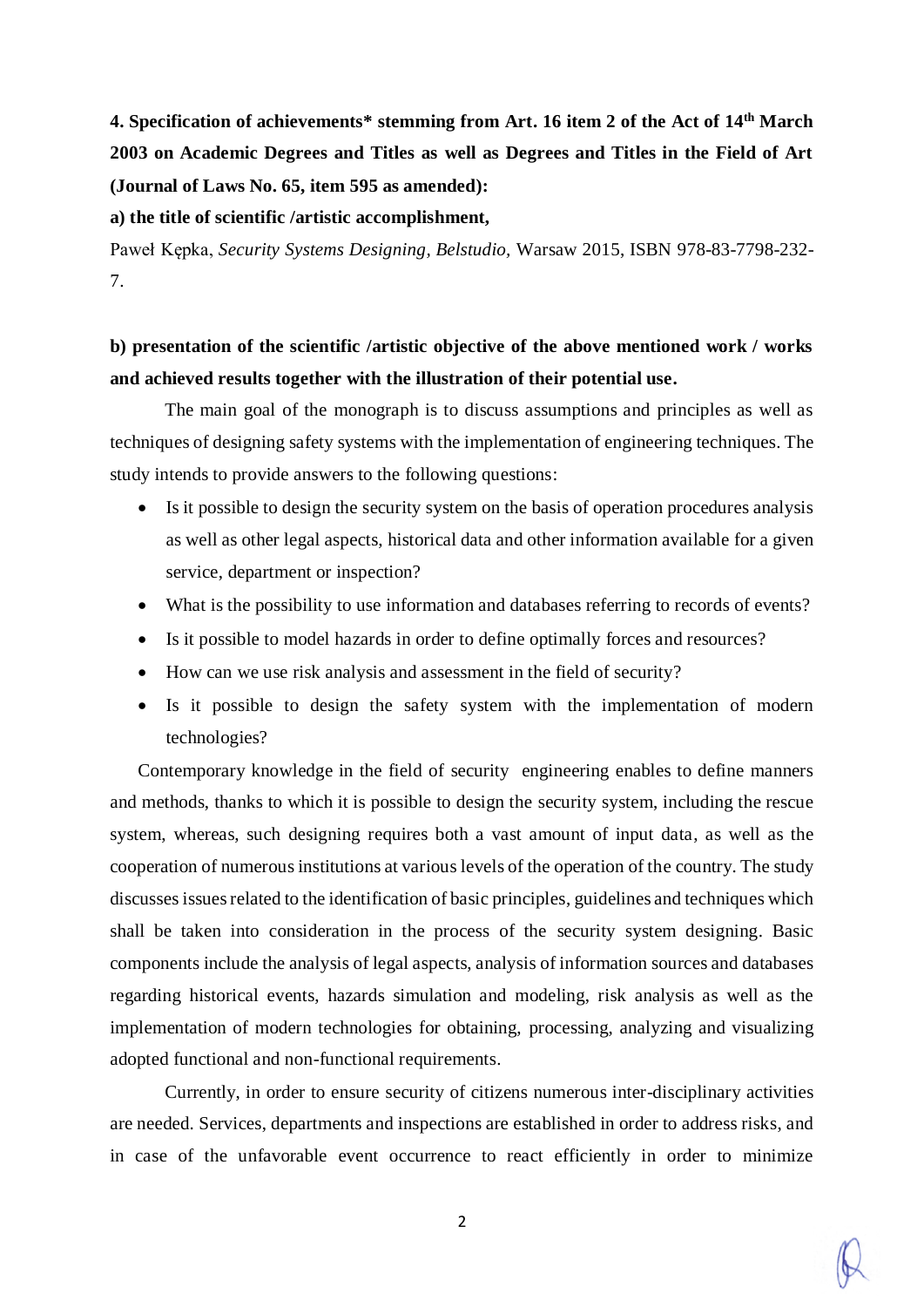consequences. Thanks to strategies and a vast experience, those institutions improve their rescue potential aiming at the optimization of activities. In Poland, there are many natural and anthropogenic hazards which have an impact on security of citizens. Floods, fires, technical and industrial breakdowns result in losses in people, property, environment and infrastructure, including critical infrastructure. There are more and more such hazards and their detrimental effect is bigger and bigger. The contemporary geopolitical situation of Poland entails the occurrence of an additional hazard, that is, terrorism. Such an amount of various hazards constitutes a considerable challenge for security systems, including rescue systems. Each event with symptoms of a crisis situation exposes security systems to a real test of possibilities. Information on the occurrence of such a type of situation quickly reaches the media, causing concerns of both the citizens as well as rescue services which shall be prepared, shall enjoy specialist equipment and appropriate procedures, even if they have not participated previously in the liquidation of such a type of events. The current civilization progress, cultural development of societies as well as changes in the natural environment may cause the occurrence of new hazards. There are a considerable number of the types of hazards whose source may refer to the natural environment, as for instance droughts, hurricanes or snowstorms. On the other hand, technological development may cause hazards, among which we may list fire, technical, chemical and communication hazards. All those hazards demonstrate one common feature – unintended negative consequences. The above mentioned makes us aware of the need to undertake system activities intended to identify hazards and risks as well as to elaborate appropriate most effective methods of recue and support activities in order to minimize consequences of such events.

Contemporary security systems, including rescue systems, do not focus exclusively on responses to hazards. Activities related to the optimization of forcers and resources are undertaken. A significant milestone in the field of security refers to the Crisis Management Act which defines that "a hazard map (...) is the map presenting the geographical area covered by the range of a hazard with consideration of various scenarios of events", whereas "a risk map is the map or description presenting potential negative results of the impact of the hazard on people, environment, property and infrastructure". Such provisions cause that services, departments and inspections shall, within the scope of their competences, prepare documents, which de facto are analytical documents describing hazards, scenarios, consequences and risks. On the other hand, the analysis of the preparation to intervene in case of the occurrence of those scenarios of events may indicate that the implementation of organizational and legal changes will contribute to better, more effective identification, preparation and response to hazards.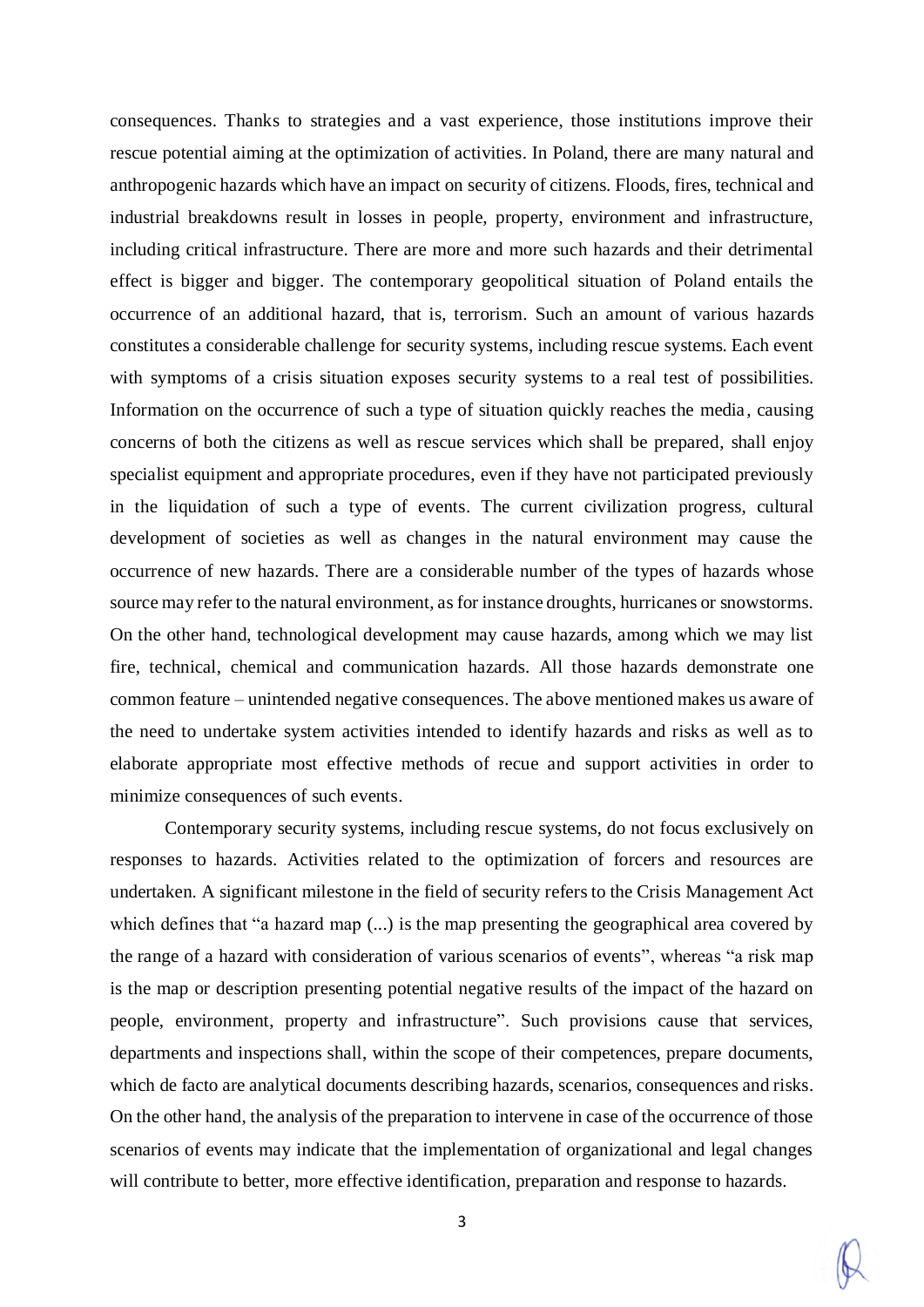Optimal operation of security systems may be obtained with the implementation of engineering methods. The study presents an innovative approach to supporting rescue systems designing for municipalities, poviats and regions allowing for the optimization of the rescue entities distribution, their manning with consideration of human resources, training, technical equipment and operating times, depending on the hazard and the level of risk.

In the first chapter, I have presented legal aspects of security and crisis management, mainly in the form of subsequent examples. Acts and regulations determining tasks and the operation of services, departments and inspections constitute the main element crucial in the designing process. Those documents define the form of the operation, structure of competences as well as operational protection. Legal aspects or rather legal bases constitute the foundation for future solutions. Obviously, we shall take into consideration the fact that results of studies may indicate the need for changes for instance in procedures regarding the access to databases, or the provisions of regulations regarding arrival times as the basic (and sometimes the only) criteria for the location of rescue units.

In the second chapter, I have presented the description of selected databases which are necessary in order to determine: types of hazards counteracted by a given institution, historical data together with the map visualization of consequences, alarming times, arrival times as well as "handling" the event, equipment used, etc. The above mentioned databases provide information which is necessary in the aspect of risk analysis and assessment, as without such information we could deal only with subjective estimations. The majority of rescue or support institutions in Poland have enjoyed such databases even for several dozens of years. Structures of such databases vary; however, in most cases it is possible to obtain required information necessary for the system designing. Nevertheless, an overall (holistic) analysis of data, for instance for a given year or a unit analysis is necessary to examine "outlying" cases. Thanks to data processing it is possible to obtain histograms, examine the frequency of interventions, various distributions, as well as to analyze, generally wrongly negligible, simultaneity of events, etc. For the sake of example, the State Fire Service, year by year has over 400 thousand interventions related to fires or other local hazards. In case of databases analyses for the rescue system designing, substantive assessment and verification of such data with regard to their completeness and quality are significant.

Chapter three depicts cases of using specialist software to model chemical events, together with the description referring to intuitiveness of operation and knowledge necessary to conduct modeling. In the context of creating hazard scenarios and hazard maps, namely visualizations on the map, the implementation of such programs shall be routine. The study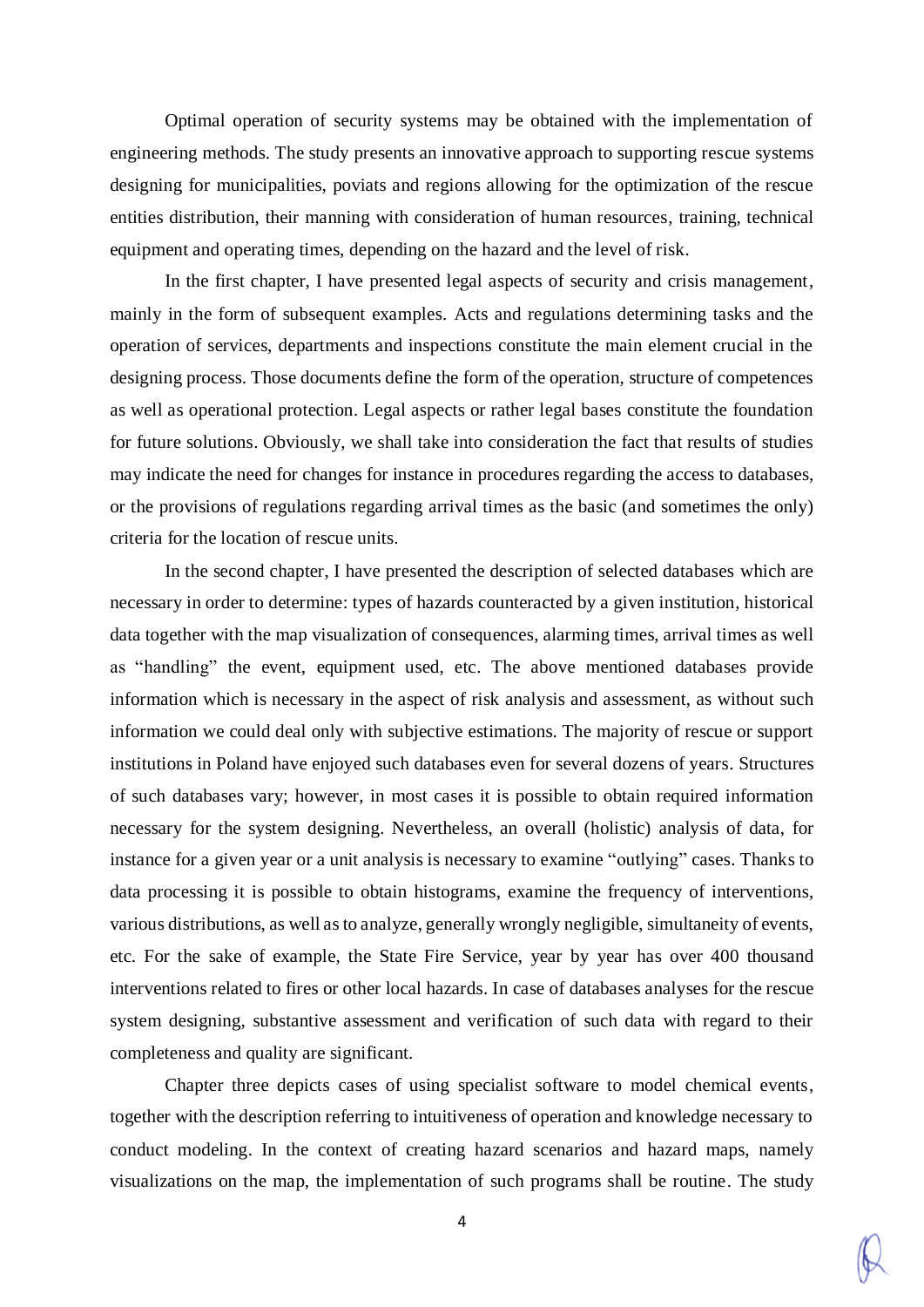presents only selected applications, whereas, the use of them or the use of other programs depends on needs of a given person or institution. The designation of hazard zones for various scenarios shall be integrated with spatial information systems. Thanks to the above mentioned, it is possible to automate in a way the calculation of the development area, the height of buildings or to designate buildings of a particular significance located in hazard zones or in the immediate vicinity of them. One shall remember, however, that in order to conduct section analyses (interactions between various thematic layers) it is necessary to obtain those layers from various institutions, mainly from surveying and cartographic units. The cooperation between those institution (among others) mentioned on the onset refers to that aspect. Hazards modeling refers not only to chemical hazards, but also to flood or explosion hazards (designation of affected areas/areas of splinters forming).

In chapter four, I have discussed basic methods of risk analysis and assessment, as the security or rescue system designing is based, to a considerable degree, on risks. I have presented risk assessment methods used in the industry, public administration, as well as in the aspect of occupational hazards and hazards to health and lives of individual people. Those numerous methods are an intended indication to their considerable variety, and they highlight the fact of the necessity to decide which method and which of its parameters shall be used by public administration. The analysis of crisis management plans on the level of the poviat clearly indicates that risk analyses incorporated in them are diversified which entails the lack of possibilities to compare levels of risks for various poviats from the perspective of poviats themselves as well as higher and lower levels of public administration.

The last chapter, chapter five discusses principles and guidelines for the elaboration of applications supporting rescue system designing with consideration of such elements as: functional requirements, non-functional requirements as well as hazards and risks. One shall remember that risk is the "tool" additionally specifying the hazard (or in fact the scenario) with regard to two main parameters: probability and consequences in a given time and area. Identification of risks in security is very important, as, among others, it enables to hierarchy hazards or scenarios. Thanks to those above mentioned risks parameters one may specify their current level and select an appropriate management method. Identification of risks provides responses to three key questions: What may happen? – How frequently may something happen? – What consequences may occur? Certain definitions of security base on risk assessment, defining security as the process or status of the civilization and natural environment surrounding any local community, where this status is defined by the level of the overall risks existing there [Wolanin J.]. In case of security, it is difficult to manage hazards, it is much easier to manage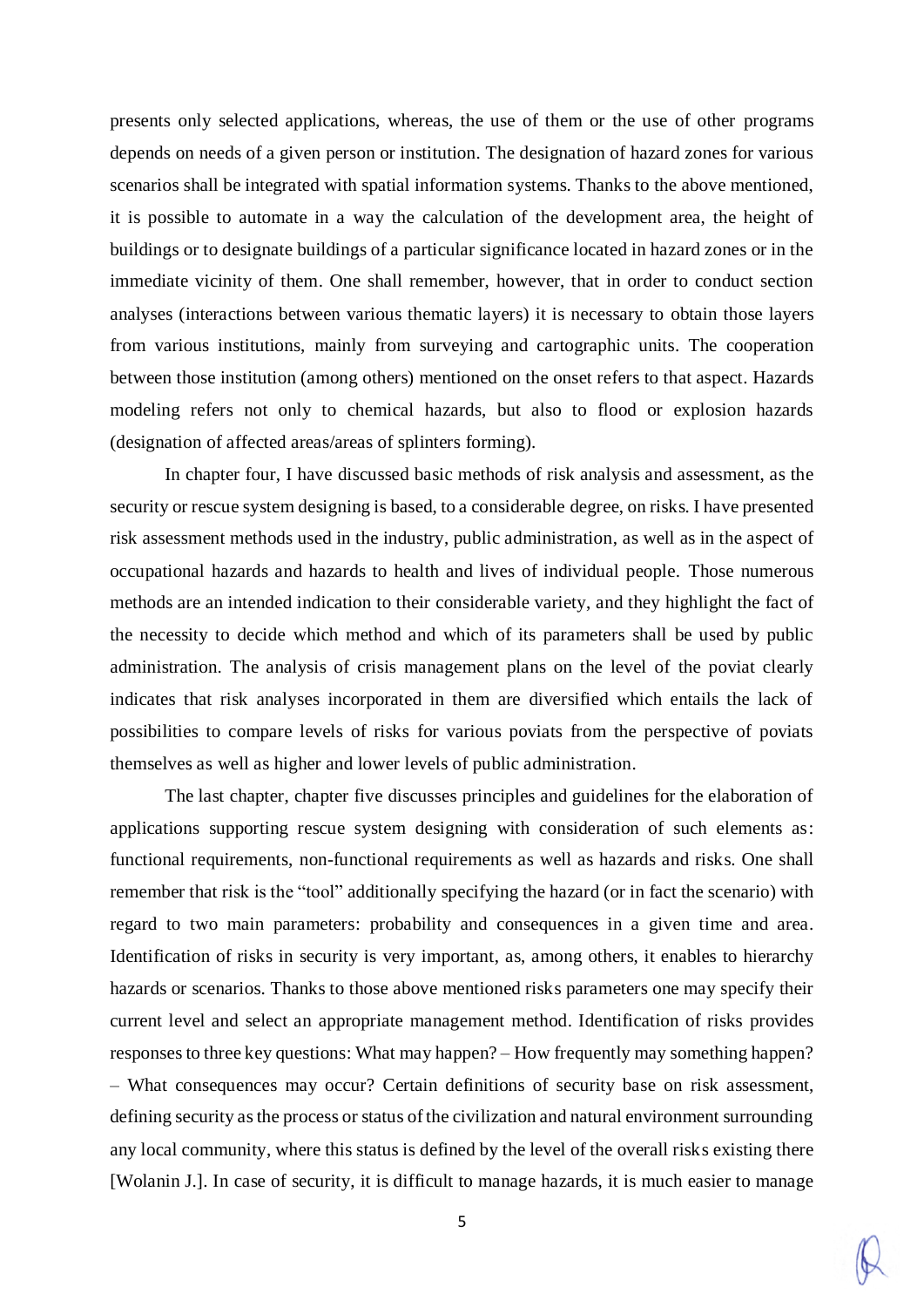them through risks, or rather their parameters (probability and consequences). Security is an engineering "product", defined by calculations, such as quantitative or qualitative risk analysis. A wide range of risk analysis methods allows to select an appropriate method for a given purpose, scope and data. Thus, security management refers to maintaining and continuous improving of the accepted level of risks through the implementation of organization rules and management.

The feature of the IT tool for the rescue system designing refers to determining whether currently adopted assumptions regarding the distribution of rescue units, the number of rescuers, the number of vehicles and other equipment, etc. are optimal or not. The implementation of the application demonstrating functionalities discussed in the study will provide an objective justification for investments needs related to the development of a given system or its modernization (obsolete transport means and wrong location – too long arrival times, low level of operational capacity). Even in case of insufficient funds for investments and changes, this method allows for assessment how far the real system deviates from the assumed security level.

The solution demonstrated presents the most recent tendencies and possibilities to support rescue systems designing for various administration levels and it allows to combine efforts of various services, inspections and bodies as well as to achieve synergies. A cohesive use of the possessed potential, uniform operation procedures, determination of responsibilities for activities, as well as planning on the basis of reliable data will enhance the rescue system contributing to improving security. The implementation of the results in practice will bring about measurable benefits exerting a direct influence on the protection of lives, health and property of people by prevention or/and minimization of the occurrence and spreading of a fire, natural disaster or any other local hazard, as well as by ensuring an appropriate quantity of forces and resources to combat the above mentioned. The solution suggested will allow for proper organization and conducting of rescue activities during various events, through proper determination of operational indicators such as: alarming time, departure time, arrival time, time of undertaking rescue operations, time of the event "handling", time of returning to the mother unit, etc. The implementation of functional and non-functional requirements and algorithms of hazards and risk assessment will enable to diagnose the existing rescue systems at the level of the municipality, poviat and region. The elaborated methods, databases, applications and models will support designing and execution of basic tasks set for security systems and they will adjust the afore-mentioned to the specificity of a given type of events. Moreover, they will provide the opportunity to determine necessary rescue forces and means,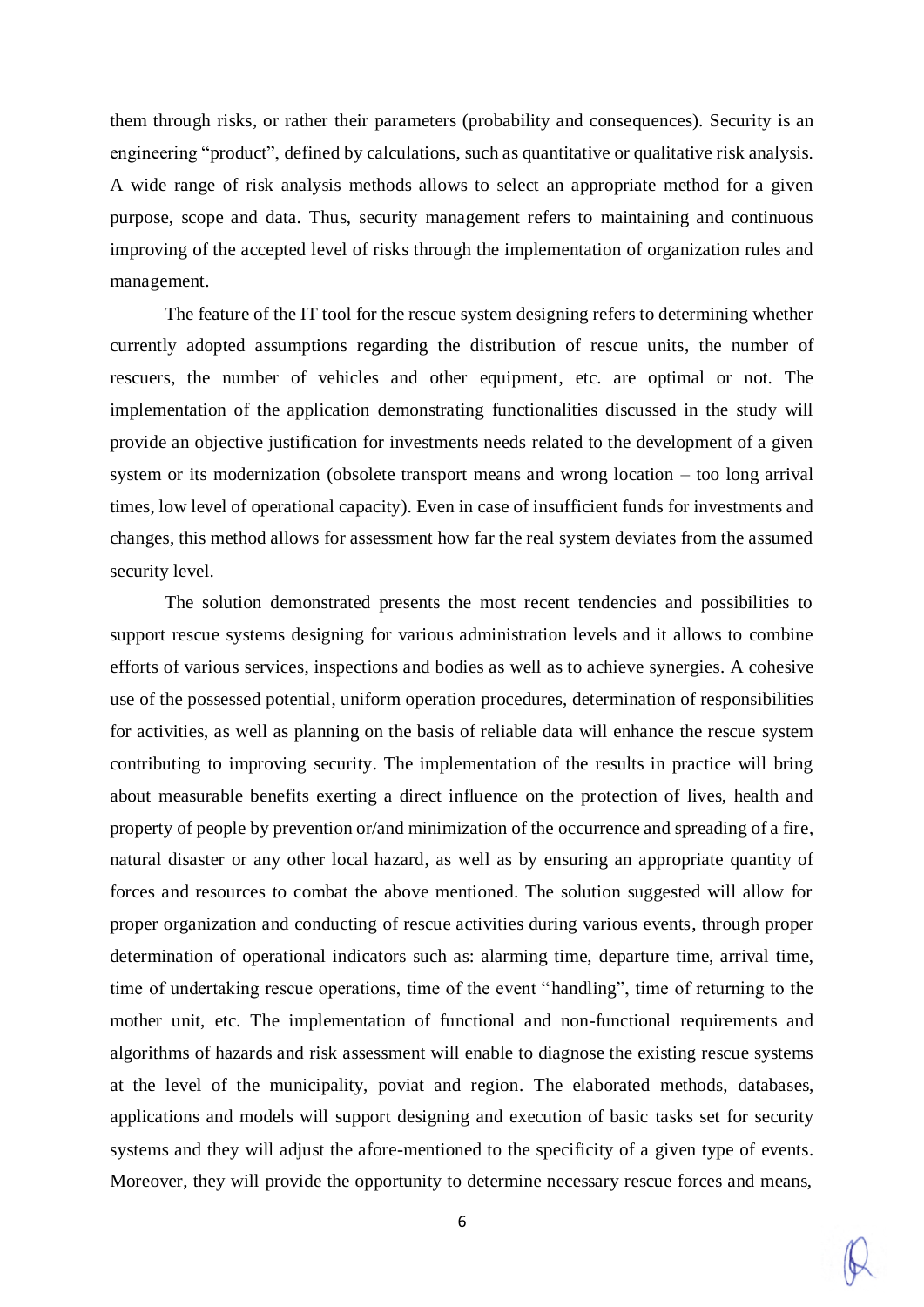when the modification of priorities or simplification of operating procedures are required. Thus, we may point out to openness and dynamism of methods, the results of which may change over the time depending on the hazard. The above mentioned constitutes a tool to design and plan the organization of the rescue system and to launch prophylactic activities, simultaneously reducing the hazard level. The tool facilitates the selection of the most favorable variant of the system organization (including the optimization of the rescue entities distribution), both from the perspective of the assumed security level, as well as from the perspective of financial outlays as well as it will support the process of undertaking decisions regarding the equipment of rescue services.

# **5. Presentation of other scientific and research (artistic) accomplishments. \* In case when an accomplishment refers to a cooperative work /works, the declarations of all the coauthors defining their individual contribution to such work/works shall be submitted**

In years 1994 – 1998, I was a warrant officer at the Main School of Fire Service in Warsaw. The decision to join the structure of the fire service was not easy, as I was a student of the Jan Kochanowski High School in Radom, attending the general profile class with extended English. I felt a deep urge to help people and I did not intend to continue doctor's family traditions. Fire service has been and is a rescue formation of the greatest social trust. I completed engineering studies with the degree of a senior fire sergeant, that is, the highest degree possible to obtain. Already during my studies I was awarded by the President of the Republic of Poland with the medal for "Courage and Sacrifice" (1996) and the "The Heart for Hearts" medal (1996), apart from me this medal was awarded to, among others, Mr. Wojciech Kołaczkowski – the Commander of Squadron No. 303.

In 1998, I began working at the position of a junior specialist at the Rector's Office at the Main School of Fire Service, where I dealt with domestic and international cooperation. In years 1999 – 2000, I conducted my master degree extramural studies in the field of fire safety engineering at the Main School of Fire Service, as due to organizational reasons it was impossible for me to study full time. Simultaneously, thanks to the idea and efforts of the then Rector-Commander of the Main School of Fire Service, Chief Brigadier, Prof. Jerzy Wolanin Ph.D., the School was launching the project of the TEMPUS PHARE "*The creation of a new faculty of civil protection*", as a result of which so-called civilian faculty – the Faculty of Civil Safety Engineering (FCSE) was established. In the course of preparations to create the new faculty, I participated in numerous courses abroad, as Polish civil services had no traditions related to civil protection. Key courses include: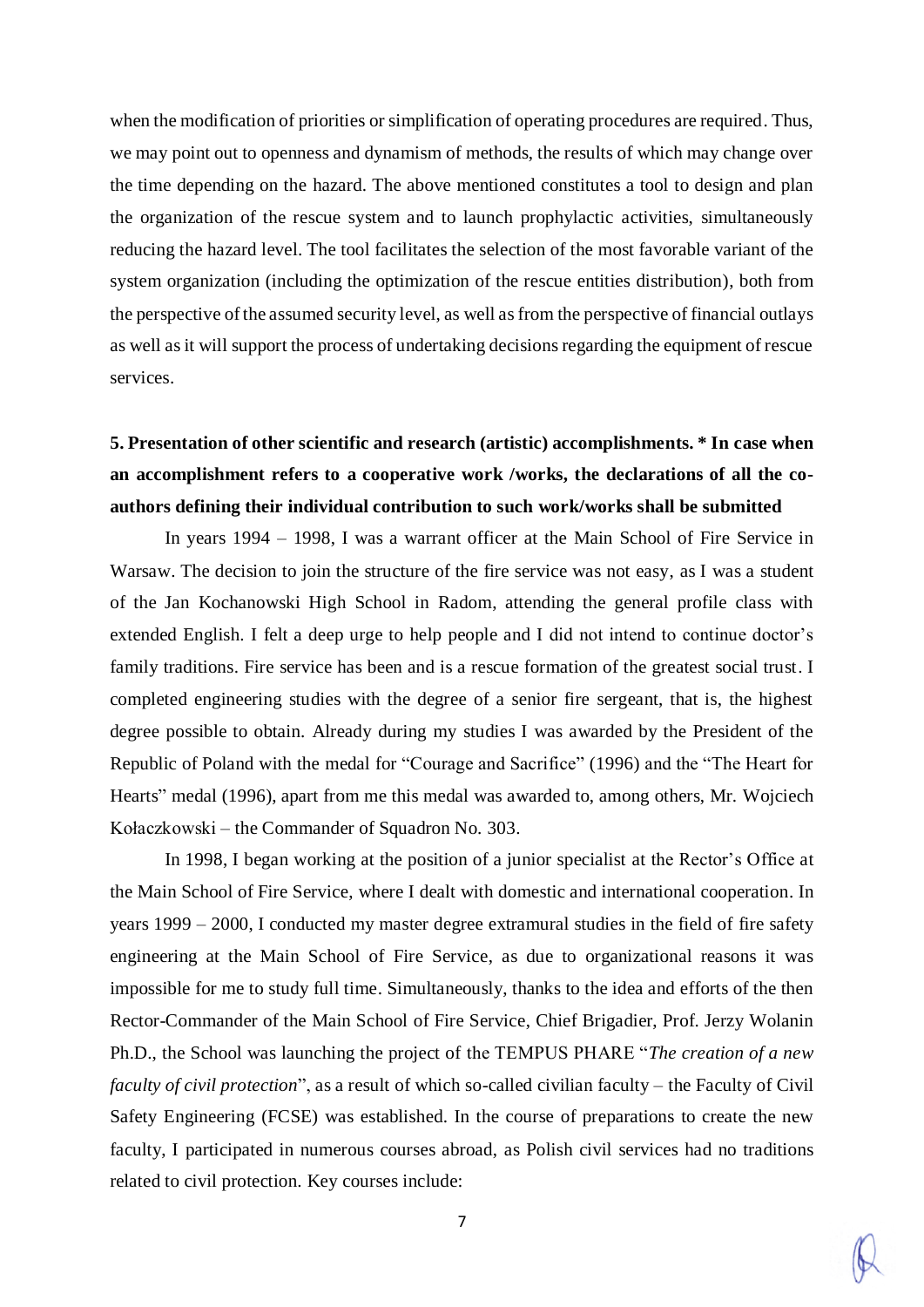- "English Language Course, Encompassing Fire Service and Civil Protection Terminology" organized by The Fire Service College in Moreton-in-Marsh in Great Britain, 1998.
- "Preparing for Disaster Course" organized by Coventry University The Coventry Centre for Disaster Management, 1999.
- "The Swedish Rescue Services Basic Course" organized by Swedish Rescue Services Agency, 1999.
- "Civilian Defence" organized by Swedish Rescue Services Agency, 1999.

 "The Finnish Civil Protection Course" organized by Emergency Services College, 2000. Finally, the Faculty was established in 2000 and as the first one in Poland it instigated scientific and didactic traditions in the field of civil protection, crisis management and risk management. Thus, I have had a great pleasure and satisfaction to participate in each stage of the creation and operation of the Faculty, including conducting educational activities. Moreover, since mid 1999 I was the lecturer of the EU program, FORFAIT IST-1999-10649 *"Assessment of risks and hazards related to forest fires: a comprehensive approach*". In relation to the execution of this project my main tasks included managing a research team, participating in working meetings with foreign and Polish partners, as well as participating in reporting meetings in the premises of the European Union. FORFAIT project was one of the first research projects in Poland financed from the EU funds. That undertaking required a considerable engagement as well as numerous substantive consultations. De facto, during that that period I encountered, for the first time, broadly understood risk analysis, modeling, forecasting, historical data analysis illustrated by specific examples of the Kampinos National Park, the national park at the Elba island, and a national park in Spain. The purpose of the FORFAIT project was to create and support DSS - Decision Support System, which was designed to facilitate the execution of undertakings by persons working in the field of risks related to forests fires. The results of the project were expected to enhance launching tools which would eliminate or mitigate adverse effect on humans, environment and business relations – adequately to and depending on the local specificity of a given area.

Thus, I may admit that it was the first case of combining theory with practice in the aspect of security. The team of researchers from the Main School of Fire Service consisted of 3 persons.

Taking advantage of the acquired knowledge I gave lectures for I year of the civilian studies at the Faculty of Civil Safety Engineering, and in June 2001 I was transferred to the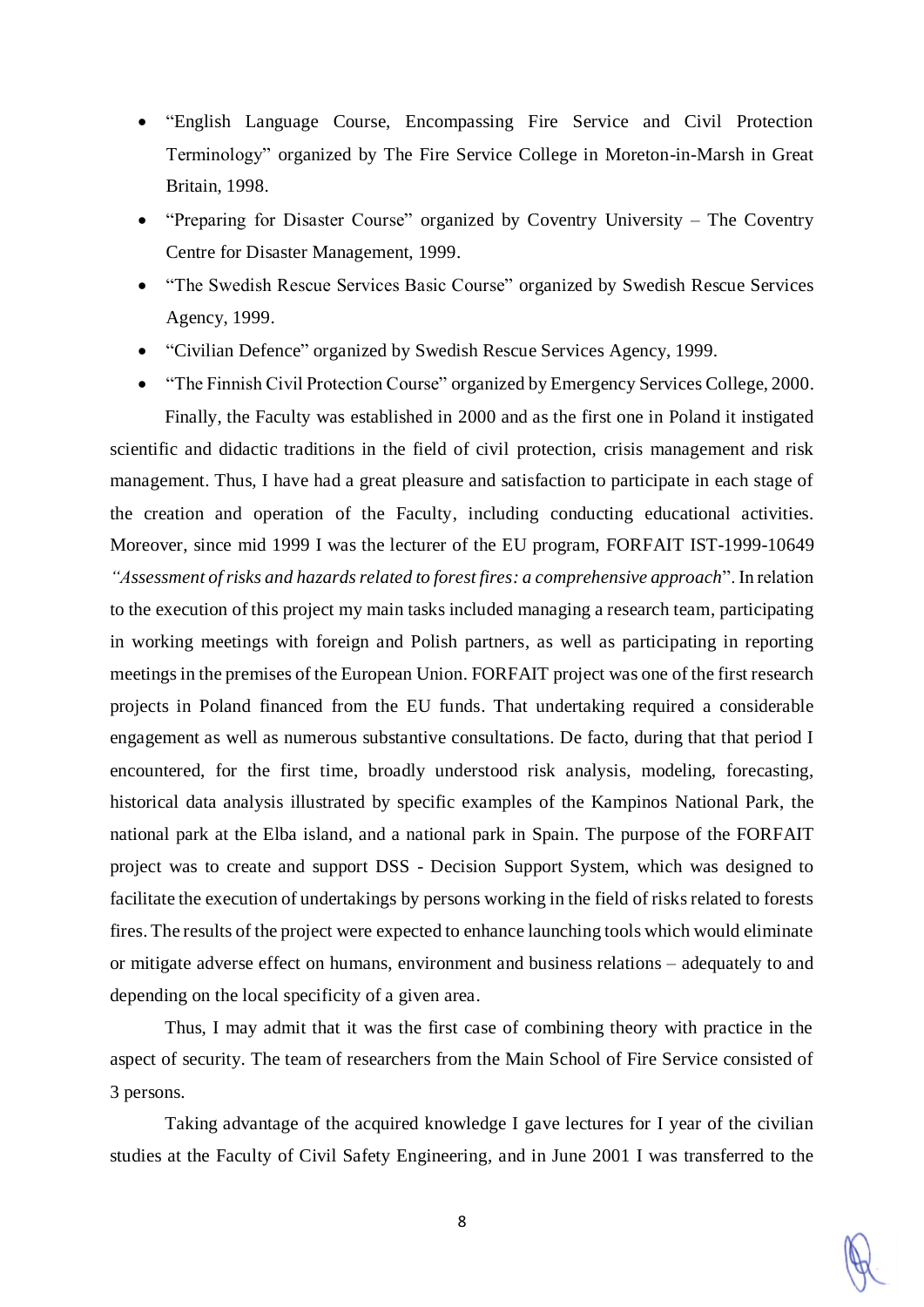Crisis Management Department at the Faculty of Civil Safety Engineering at the Main School of Fire Service where I assumed the position of the Research Assistant. In July 2001, I completed the course for educators (coaches) in the field of civil protection. Due to the fact that as a research team of the Main School of Fire Service we have proved to be a substantively good and reliable partner we have been offered to submit a joint application in the subsequent competition. As a result of the competition procedure we have won the project of the European Union - *RiskForce* IST-2001-37203 "*Natural Risk Management*", where I was the coordinator of the research team of the Main School of Fire Service. The main objective of the RiskForce project was to combine appropriate groups of institutions and interested persons (final users, institutions, research institutes and the industry) in order to design the set of tasks and to elaborate a common risk management protocol for managing natural hazards in Europe. Subsequently, that protocol was suggested to be implemented in the future structure of GMES (Global monitoring, Environment and Security) compliant with the policy of the European Union.

In March 2002, I completed the training for European experts in the field of maritime and harbor pollution - "*Safer Sea*" organized by Communauté Economique Européenne, l'Institut National des Etudes de la Sécurité Civile, in Brest (France).

At that time, holding the position of the Research Assistant at the Chair of Safety Programming and Managing (FCSE) I had lectures and classes in the subjects: "Crisis management systems", "Rescue systems and structures", "The analysis of selected situations in Poland and abroad", as well as "Crisis management centers". These subjects were completely new in the framework curriculum of the studies, thus, it was necessary to elaborate syllabuses, curricula and materials for classes. Additionally, within the scope of my own professional development, I completed the "Disaster Management Course – Specialised Module Four – Floods" course organized by Bournemounth University, Disaster Management Centre (2003) as well as post-diploma studies "Management in emergency situations" (2005) at the Main School of Fire Service.

With regard to the engineering faculty at FCSE it was necessary to establish laboratories with good equipment, specialist software for modeling as well as other applications for digital maps managing and data "processing", etc. The establishment of laboratories effected the necessity to gain new knowledge, thus, I participated in courses (2006): Introduction to ArcGIS I", "Introduction to ArcGIS II", "Building Geo Bases I", "Building Geo Bases II" together with "Statistica – basic course", etc. Courses and training constituted the supplementation of my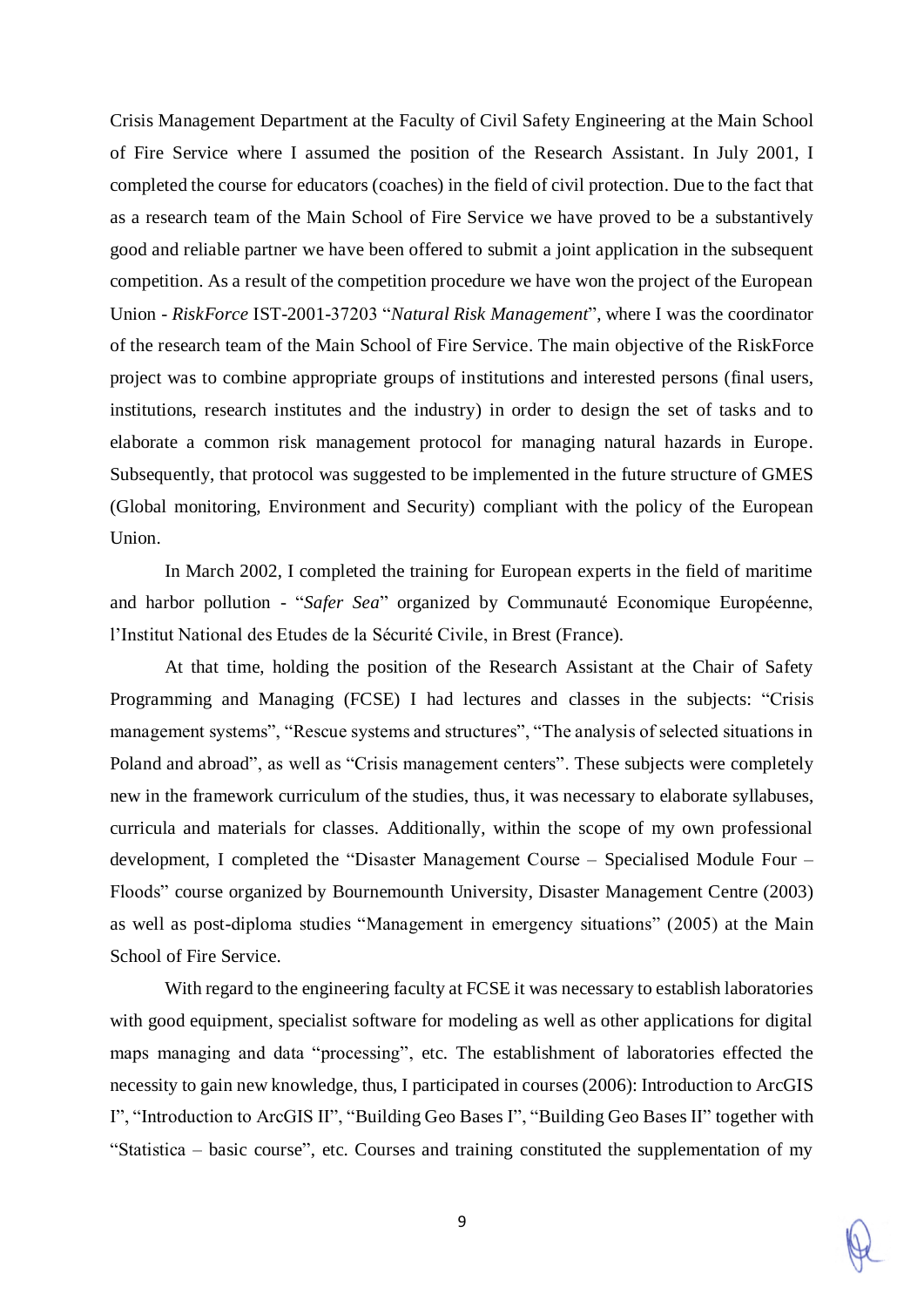substantive knowledge and they allowed me to introduce modern technologies to the educational process.

The course of my research and academic work is mainly related to the Main School of Fire Service. Fulfilling the duties of the Assistant Researcher at the Faculty of Civil Safety Engineering, I completed a pedagogic course for academic teachers and I additionally participated in doctorate seminars at the National Defense University, which allowed me to gain methodological basis to conduct scholarly work. In 2006, I was appointed for the position of the senior lecturer at the Faculty of Civil Security Engineering, where apart from didactic classes at both Faculties I conducted courses and trainings in the field of civil protection. Moreover, that year I participated in the supplemental course for experts of the national system of contamination detection (ATP-45), organized by the Mass Destruction Weapons Defense Training Center of the Armed Forces of the Republic of Poland at the National Defense University. This course as well as experiences of our country stemming from anthrax hazards constituted a direct cause to undertake scientific work in that field. Events in the United States have highlighted the problem related to the elaboration of the national security system in case of biological weapons use. The above mentioned referred to Poland as well. In Poland, after the events of the United States there were over 900 cases of so-called "white powder" or suspicious consignments reported. Luckily, none of the reported events proved to be a real hazard. In the light of information on potential sources of bioterrorism hazards, the State Fire Service and other services, departments and inspections noticed the necessity to launch and execute operational procedures in case of biological weapons use. My personal experiences as well as the intention to continue scientific activities also in that field indicated that many aspects required a scientific preparation with regard to use of biological weapons in Poland. Aspects of the cooperation of the Armed Forces of the Republic of Poland and rescue services in case of the occurrence of biological hazards in Poland required a new insight. Results of such studies allowed to prepare and then present (June 2007) my doctoral dissertation: "*The model of cooperation between rescue and armed forces in case of biological weapons use in Poland*". My dissertation was intended to elaborate scientifically justified bases conditioning the cooperation of the Armed Forces of the Republic of Poland with rescue services in case of biological weapons use in Poland, in compliance with the system, functional and economic conditions, as well as on the basis of historical data and the then protection against biological hazards. The analysis of the preparation to intervene in case of the occurrence of the event related to use of biological weapons as well as tasks and competences of the Armed Forces, and civilian services, departments and inspections indicated that potential organization and legal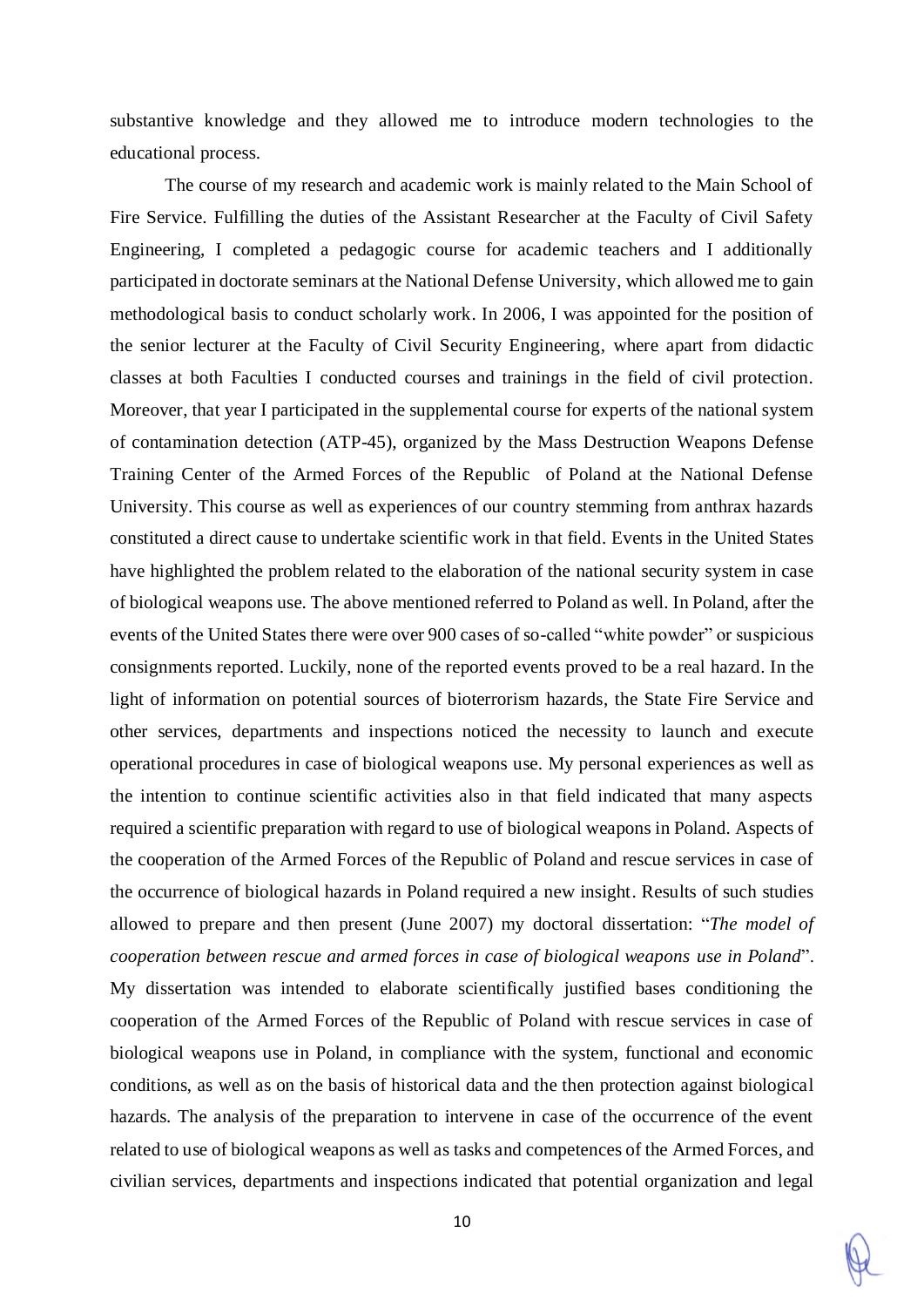changes based on scientific research may contribute to better, more effective identification, preparation and responses to biological hazards. The collected and elaborated materials, as well as the suggested model of functioning and cooperation between the Armed Forces and rescue services may contribute to changes in organizational structures, as well as enhance the undertaking of cooperation for better biological hazards combating. The results of studies may be implemented in the process of creating the system as well as practical crisis response management during events related to use of a dangerous, biologically active agent.

In order to broaden my knowledge essential for this scientific dissertation, I participated in "Public administration management" post diploma studies (2007).

Having obtained an academic doctoral degree in military sciences, I continued studies on complex problems of collaboration and cooperation during the occurrence of various hazards. Moreover, I have been developing my expertise participating in the research project of "*Models of hazards to an urban agglomeration together with crisis management system on the basis of the capital city of Warsaw*", No. PBZ-MIN-/011/013/2004 headed by Prof. Andrzej Najgebauer, where I was a member of the research team. The participation in various research undertakings allowed me to broaden the scope of my interests. Due to the fact that both biological hazards as well asrisk analysis and assessment have constituted to be very interesting areas to me, all the time I have undertaken efforts to research those areas. Numerous meetings and discussions, participations in conferences and cooperation with public administration have broadened my substantive knowledge.

In 2007, I was appointed for the position of Assistant Professor, Head of the Crisis Management Department, the Faculty of Civil Safety Engineering, the Main School of Fire Service. Work on that position enables me to manage the didactic process within the scope of the didactic responsibility of the Department. Assuming the post of the Head I have been developing didactic, scientific and development cooperation with other scientific establishments, public administration entities and private companies.

Additionally, the Minister of Internal Affairs and Administration has recommended me as the expert for works in a working group established to elaborate a methodology for risk assessment and vulnerability to chemical, biological, radioactive and nuclear hazards (CBRN) (Ad-hoc Group on Risk and Vulnerabilities Analysis) within the scope of Civil Emergency Planning (CEP) in NATO (2008). The work in this group is a combination of knowledge in the field of security and risk management in the internal conditions of the state, activities of various institutions, current situation in the world and international relations. The above mentioned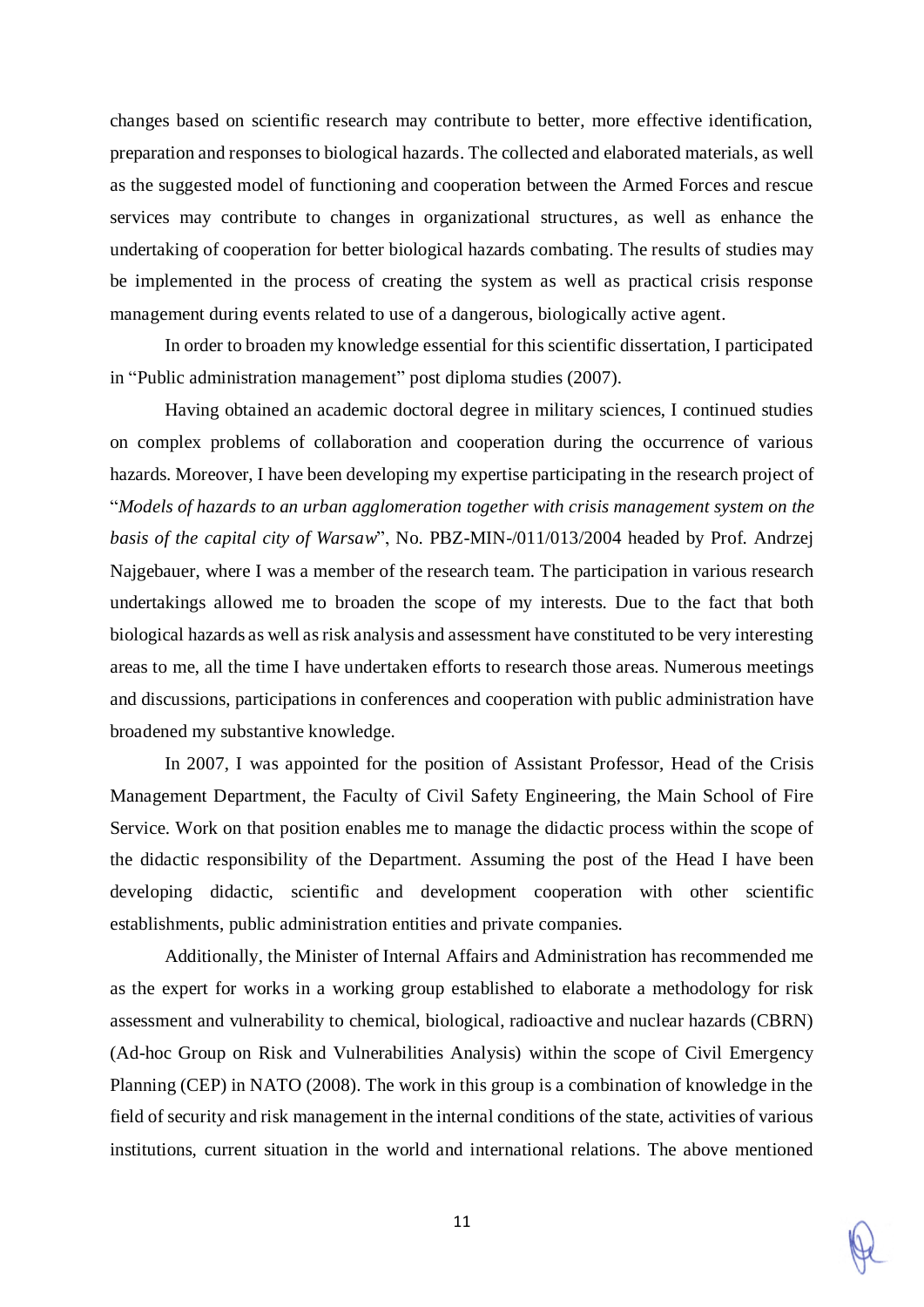work has allowed me to set the path of my further scientific activity and define it in the area of widely understood risk analysis and crisis management.

In 2008, I was elected for the post of Deputy Dean of Faculty of Civil Safety Engineering at the Main School of Fire Service (at the Main School of Fire Service every Dean has only one Deputy Dean). These were the first elections at the Main School of Fire Service. My basic duties (apart from didactic classes) included initiation and supervision of the execution of research, investment, equipment grants, international cooperation, as well as supervision over a proper execution of the didactic process and conditions of such execution at the whole Faculty as well as substantive control of financial documents regarding the expenditure of FCSE. For several months I deputized the then Dean of FCSE with regard to all matters regarding the operation of the Faculty during his long absence. For the whole time, I have been continuing my scientific activity which I have combined with didactic activity managing it as Deputy Dean. At that time, numerous initiatives related to new post-diploma studies, courses and new specialties in the field of security engineering were created. Moreover, framework plans and study programs have been verified at that time. Furthermore, I was a member of the advisory group of the international project ASPIS (Autonomous Surveillance in Public Transport Infrastructure Systems, Project No. 218513 FP7-SST-2007-RTD-1).

In 2009, I assumed work at the Panning Faculty of the Office for Critical Infrastructure Protection and Planning of the Government Security Center. It was the second, after the assignment in a NATO working group, place in which I could utilize my interests and scientific development in real action. My basic duties included the elaboration of the model of hazards analysis and risk assessment for the needs of the Report on national security hazards as well as the elaboration of the model of hazards analysis and risk assessment for the needs of partial reports to this Report. As a result of my works, the "Procedure for the elaboration of the partial report to the Report on national security hazards together with a calculation sheet" was created. My subsequent task was to conduct trainings in the field of conducting a partial Report by governors, heads of central offices and ministers. For each institution, two meetings were planned. The first meeting for the managing cadre referred to the vision, purpose and scope of the partial Report. The second meeting for executors referred to the scope, manner of providing and passing information. The procedure was established in 2010 and until now it has been a binding document providing the only methodology for risk assessment in formal documents of public administration on a national scale.

Ceasing to fulfill the function of Deputy Dean at the Faculty of Civil Security Engineering I resumed the previously held position, and subsequently, I was nominated to the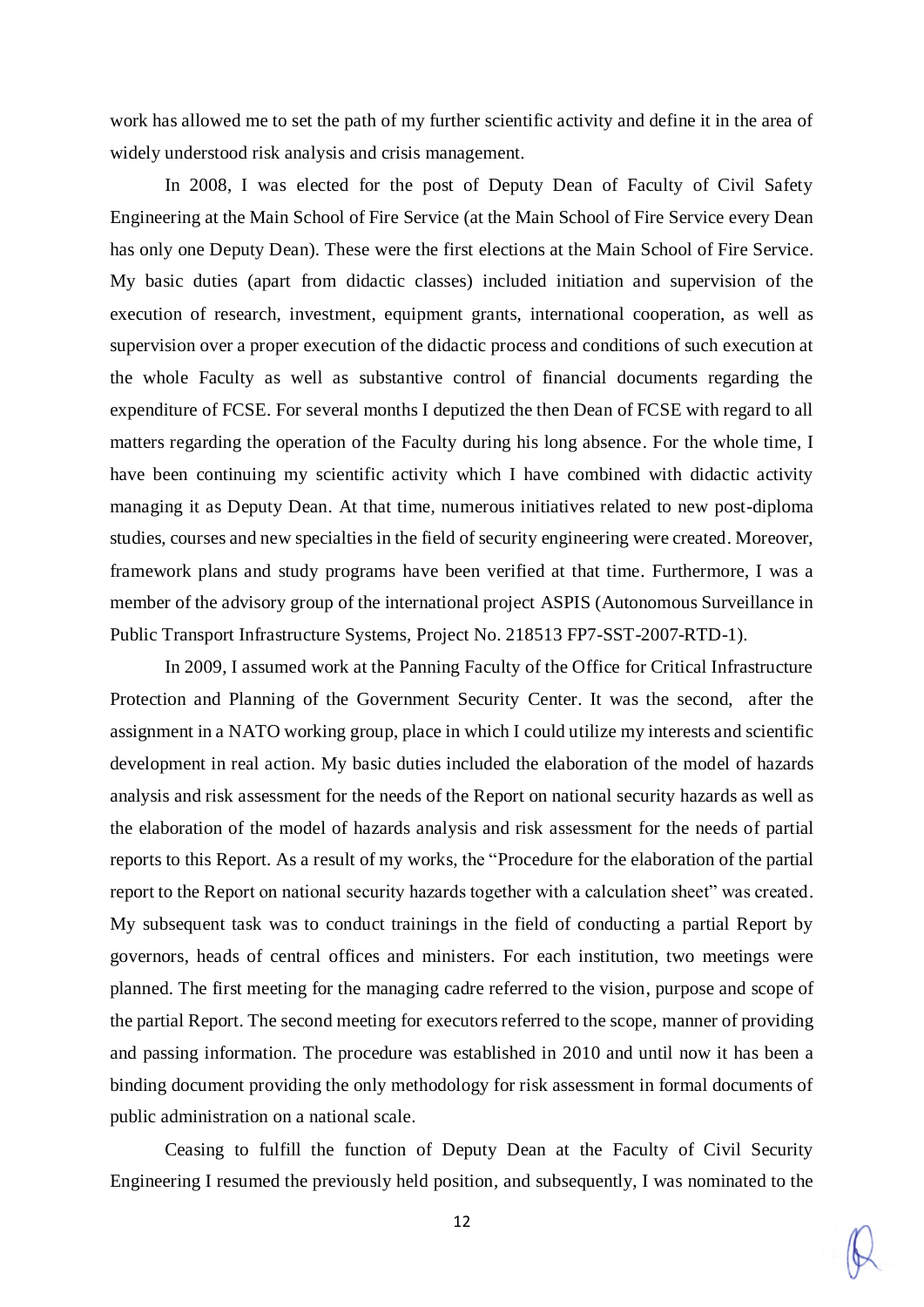position of the Head of a newly established Chair of Security Studies (CSS) of FCSE. The Chair which I headed independently in years  $2010 - 2013$  organized an international conference "Public Safety Communication Europe Forum (PSCE)" (2011) with the participation of representatives of many European countries and co-organized EMEVAC conference (2011). Within the scope of CSS open, cyclical seminars have been introduced as well as two projects under 7PR and one project of Polish Aid 2012 of the Ministry of Foreign Affairs have been submitted. Moreover, at that time, I had classes and lectures in the field of risk analysis, communication systems in the crisis situation, crisis management and laboratory classes on designing security systems. The headed by me Chair consisted of: the Department of Modeling and Analyses (Laboratory of Spatial Information Systems and Laboratory of Communication in Situations of Hazard) as well as the Department of Crisis Situation Studies (the Laboratory of Crisis Situation Modeling). I actively participated in increasing the educating level at the Main School of Fire Service, by introducing new IT technologies, used in innovative methods of teaching. Apart from a scientific and didactic activity I participated in numerous projects related to civil and fire protection. The participation in the implementation scientific-research projects has been of a great significance for my scientific development. As the project manager I was substantively responsible for the project of the Nation Research and Development Center "*Advanced IT technologies supporting designing a rescue system at levels of the municipality, poviat, region*" No DOBR/0015/R/ID1/2012/03 with the budget of almost 6.5 mio. The project was completed in December 2015.

I wasthe Head of the substantive team of the Main School of Fire Service for the project titled "*An Integrated System of the Crisis Management Plans Development Based on Modern Information and Communication Technologies"* No.DOBR/0016/R/ID2/2012/03 that was executed by: the Main School of Fire Service, Scientific and Research Centre for Fire Protection – National Research Institute, consortium consisting of: National Defence University, Volunteer Fire Service Association of Poland and Asseco Poland S.A.- participating as an industrial Partner. During that period I was also a leader of the research team of the SGSP project "*Elicit to learn crucial post-crisis lessons - ELITE*" of the 7th EU Framework Programme and member of the research teams of the research and development project No.DOBR/0076/03/001/R/ID194115/2012/03 titled: "*National Security System of the Republic of Poland*" executed for national defense and security and project No. O ROB 0006 01/ID 6/1 titled: "*Improving Fire Safety of Buildings and Building Facilities at the Stage of Their Development and Construction*". I was also a subject matter expert in the project "Good Management – coordination of Civil Protection Actions at the Territory of a Ukrainian Urban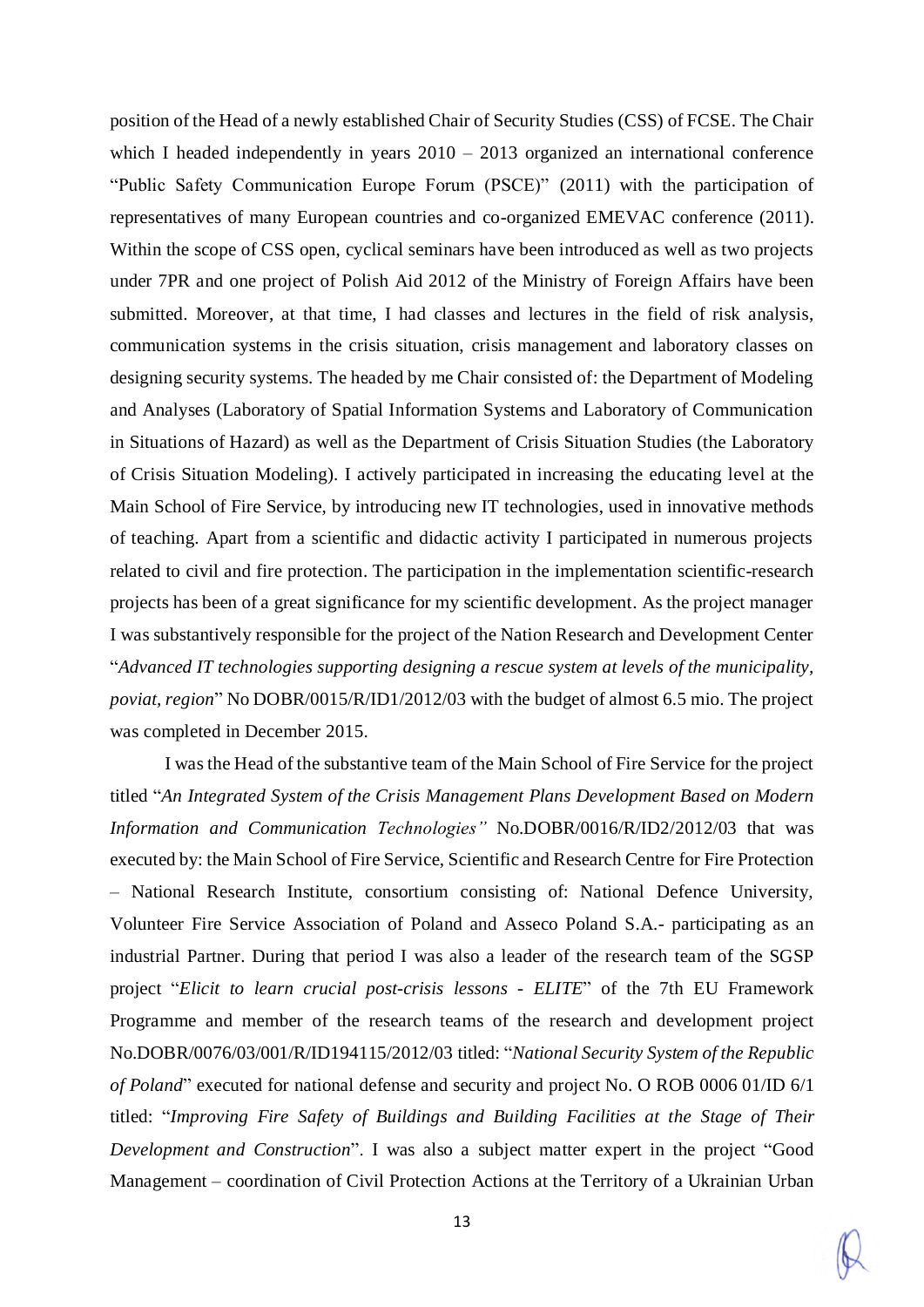Agglomeration – Safe Evacuation", project No.MSZ 311/2011/PR/2011, executed under Polish Development Aid 2011, Poland and Ukraine. Within the preparation of the football tournament EURO 2012 I was responsible for evaluation of the evacuation conditions at the stadium and hotels in Lvov.

In 2013 the Civil Safety Engineering Faculty of SGSP was given authorisation to open a new, second field: internal security. That led to restructuring of the Faculty that included mainly "assigning" individual fields of studies to the chairs. Three chairs were established: the Chair of Security Engineering, the Chair of Internal Security and the Chair of Social and Human Aspects of Security. The Chair responsible for the field: security engineering is the Chair of Security Engineering. Since 2013, I have been the Director of the Chair that includes 4 departments and 7 laboratories. For many years, I have endeavoured to develop the Chair and its subordinate staff. Currently the Chair of Security Engineering is the best equipped Chair in the structure of the Faculty of Civil Security Engineering. I have also coordinated all didactic activities of my dependent employees and I have assured their high level. In 2014, I introduced modern IT and didactic technologies. I started two didactic laboratories: Crisis Situations Simulation Laboratory and Risk Analysis Laboratory equipping them with the most modern IT equipment and high-technology software for hazards modelling and simulation. Currently, there are ongoing works on starting another laboratory – the Data Processing and Analysis Laboratory. Within the works of the Chair there are conducted status, own and ordered research and there are established scientific and industrial consortia for the execution of scientific and research and scientific and development projects. The research conducted in KIB are usually of international nature and result in various conferences organized by the Mains School of Fire Service (e.g.: Academic Conference "Advanced information and communication technologies supporting development of the rescue system at the levels of: municipality, poviat and region"), including international ones (e.g.: International academic conference "Elicit to learn crucial post-crisis lessons 2014).

Another project for national security and defence financed by the funds of the National Research and Development Centre in which I have participated as the member of the research team was project titled: "*Risk Assessment Methodology for Crisis Management System of the Republic of Poland*" No.DOBR/0077/R/ID3/2013/03.The main aim of the project was development of a universal methodology for risk assessment within the framework of the European Mechanism for Civil Protection.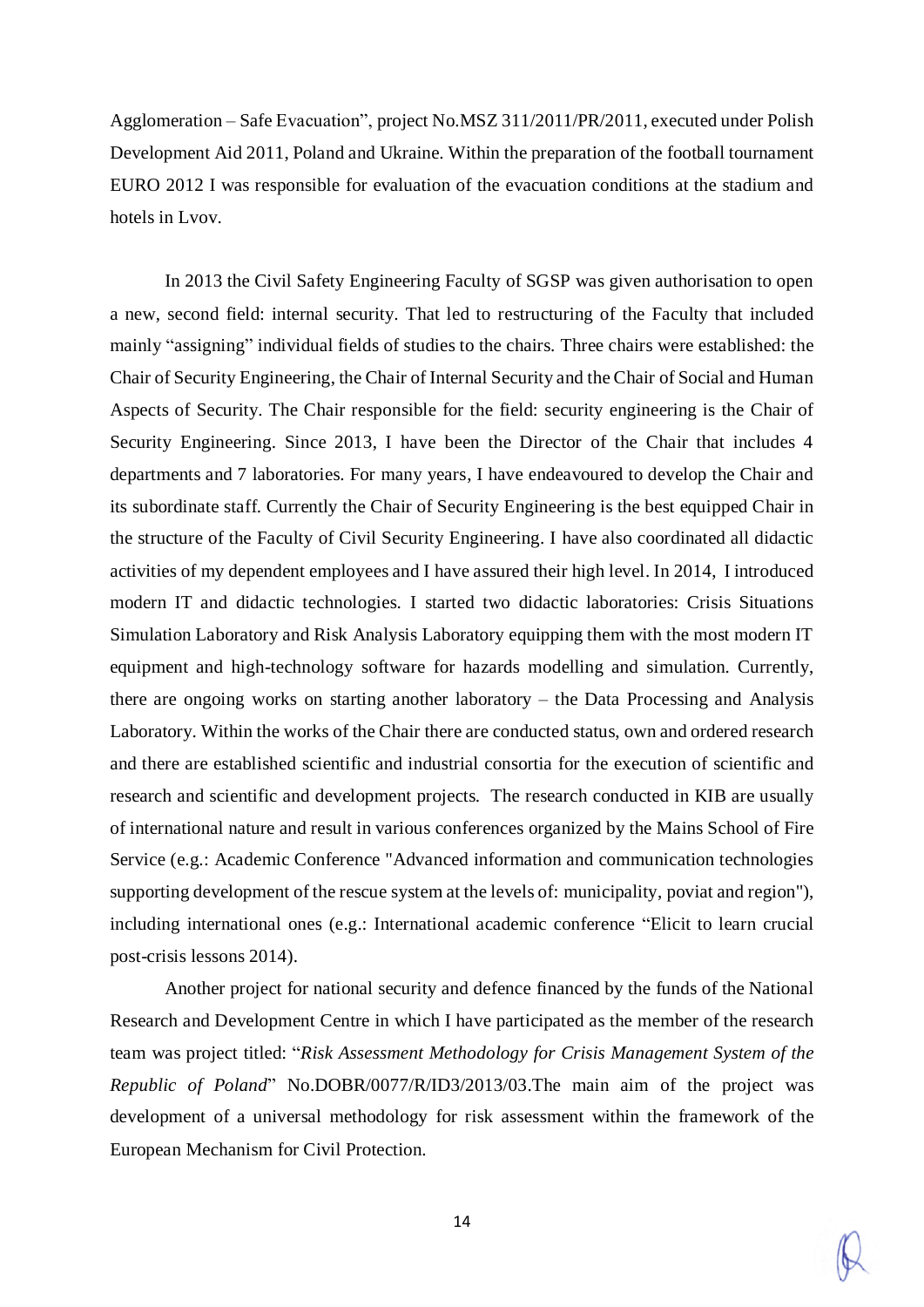Within the scope of the scientific development for the last few years I have also participated in some international projects, of which the most important include:

*7th Framework Programme*

- EDEN project *End-user driven DEmo for cbrNe* (demonstration project as a continuation of the PRACTICE project). Grant agreement No. 313037. – member of the research team.
- DESTRIERO project *A Decision Support Tool for Reconstruction and recovery and forthe Interoperability of international Relief units in case Of complex crises situations, including CBRN contamination risks*. FP7-SEC-2012-1. Project reference: 312721 – member of the research team.
- SECTOR project *Secure European Common information space forthe interoperability of first Responders and police authorities*, FP7-SEC-2013-1, Project reference: 607821 – member of the research team.
- Research Project BeSeCu "*Human Behavior in crisis situations: A cross-cultural investigation in order to tailor security-related communication*"; project No. 218324 – member of the research team.
- Research project "*Elicit to learn crucial post-crisis lessons -ELITE*", Contract No.: 312497 – leader of the Main School of Fire Service research team.

#### *EU Stability Mechanism*

 The project financed by EU Stability Mechanism: "*Network of universities and institutes for raising awareness on dual-use concerns of chemical materials – CBRN CoE Project 31*" (Service Contract No. IFS/2012/310879) – member of the research team.

Every year staff of the Chair publish articles in Polish and foreign journals, participate in international research networks and act as worldwide experts within the scope of civil protection, crisis management, risk assessment and analysis, critical infrastructure and in many other security-related fields.

So far, I have promoted 40 master theses and 11 engineering theses at the civil security engineering and fire protection engineering fields, as well as several theses at the post-graduate studies. Currently, I am a supporting supervisor of the doctoral thesis of MSc. Eng. Wiktor Gawroński on "*Application of Geo-information Systems in the rescue Activities of the National Fire Service*". The supervisor of the thesis is Col. Prof. Grzegorz Sobolewski, Ph.D. from the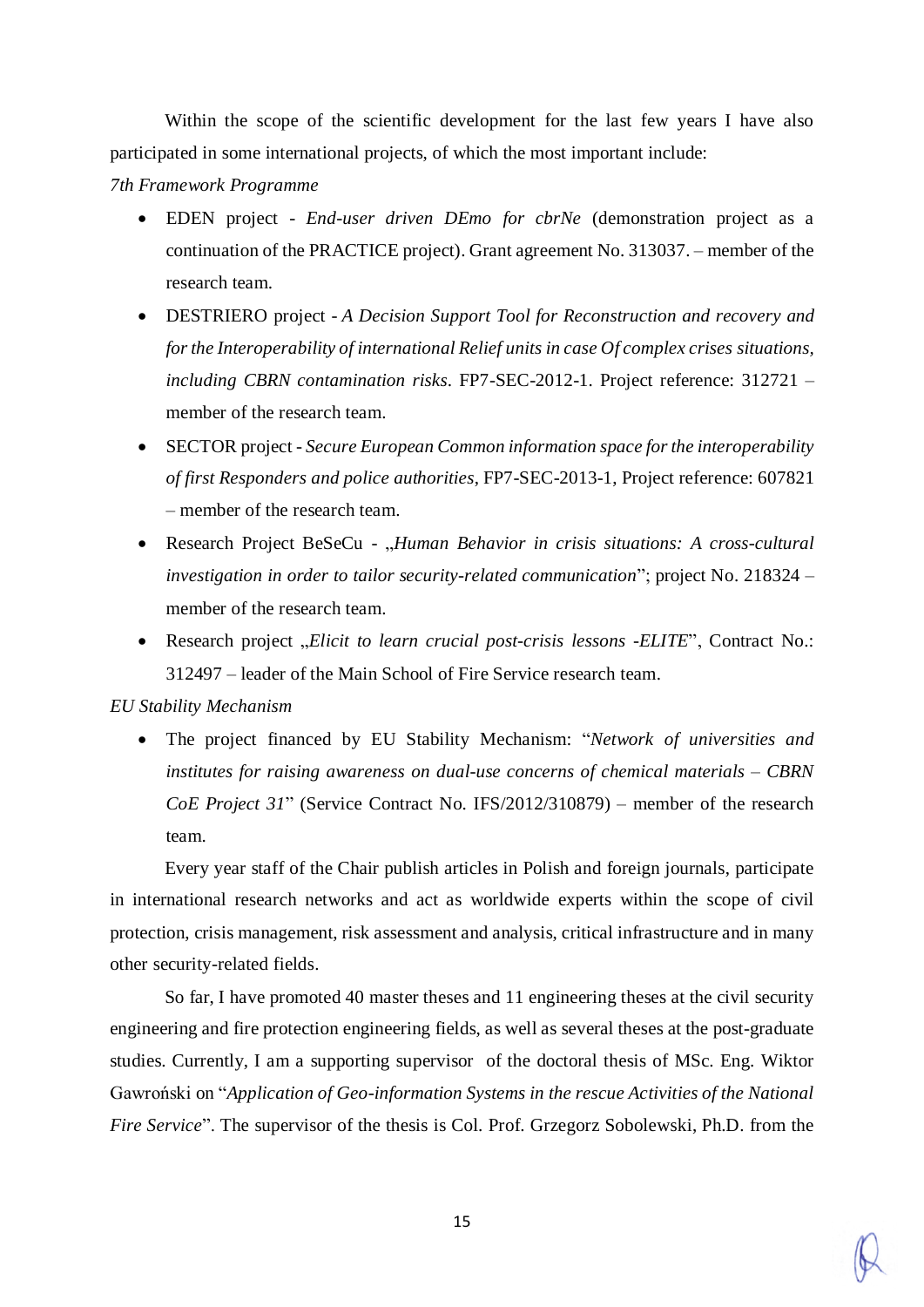Security Department of the National Defence University. Planned date of the thesis presentation is 2016.

An important aspect of my scientific work was entrusting me in 2011 with the function of a theme editor in the field of Crisis and Risk Management in "*INTERNAL SECURITY*" published by Police Academy in Szczytno, as well as an active participation in the Association of Fire Safety Engineers and Technicians (SITP).

Currently, I am a member of the Steering Committees of two projects of the Nation Research and Development Center: "Construction of IT Systems Supporting Communication in Police and Other Services Subordinate to the Ministry of Internal Affairs in the Aspects of the Internal Security" No. DOB-BIO7/03/01/2015 and "Complete Logistic Support System for Multi-Level Rescue Missions" No. DOBR-BIO4/047/13419/2013.

My involvement in the scientific, didactic and organizational works was appreciated by the Rector, Deputy-Rectors and the Academic Senate of my University and resulted in a nomination for a member of the Polish Accreditation Committee (2015). I was also elected as a representative of the Main School of Fire Service, the Faculty of Civil Security Engineering at "Human and Natural Environment Rescue, Safety and Protection Cluster" (2015).

I am also a reviewer of master and engineering theses, statutory projects and other included publishing, as well as projects and sector programs of the National Research and Development Centre.

For my scientific and developmental activities I was awarded, among others, with the "Medal of National Educational Commission " for special merits in the field of education and pedagogy (2014) and distinction in the category: An institution or a person meritorious as a contributor to the economic development and promotion of the region, Regional Chamber of Industry and Commerce in Częstochowa, Jury of the Competition "Jurassic product of the Year 2014" for a prototype of an application for development of the crisis management plans by the public administration bodies at the level of the municipality, poviat and region. The application was developed within the framework of the project *An Integrated System of the Crisis Management Plans Development Based on Modern Information and Communication Technologies.*

In 2014, I was also awarded a diploma "*Making Safety Second Nature*" for outstanding process safety related research during the post-graduate studies of "Industrial Process Safety" Mary Kay O'Connor Process Safety Center, Texas A&M Engineering Experiment Station within the scope of completed post-graduate studies "*Safety of Industrial Processes*" supervised by Prof. Adam Markowski from Łódź University of Technology.